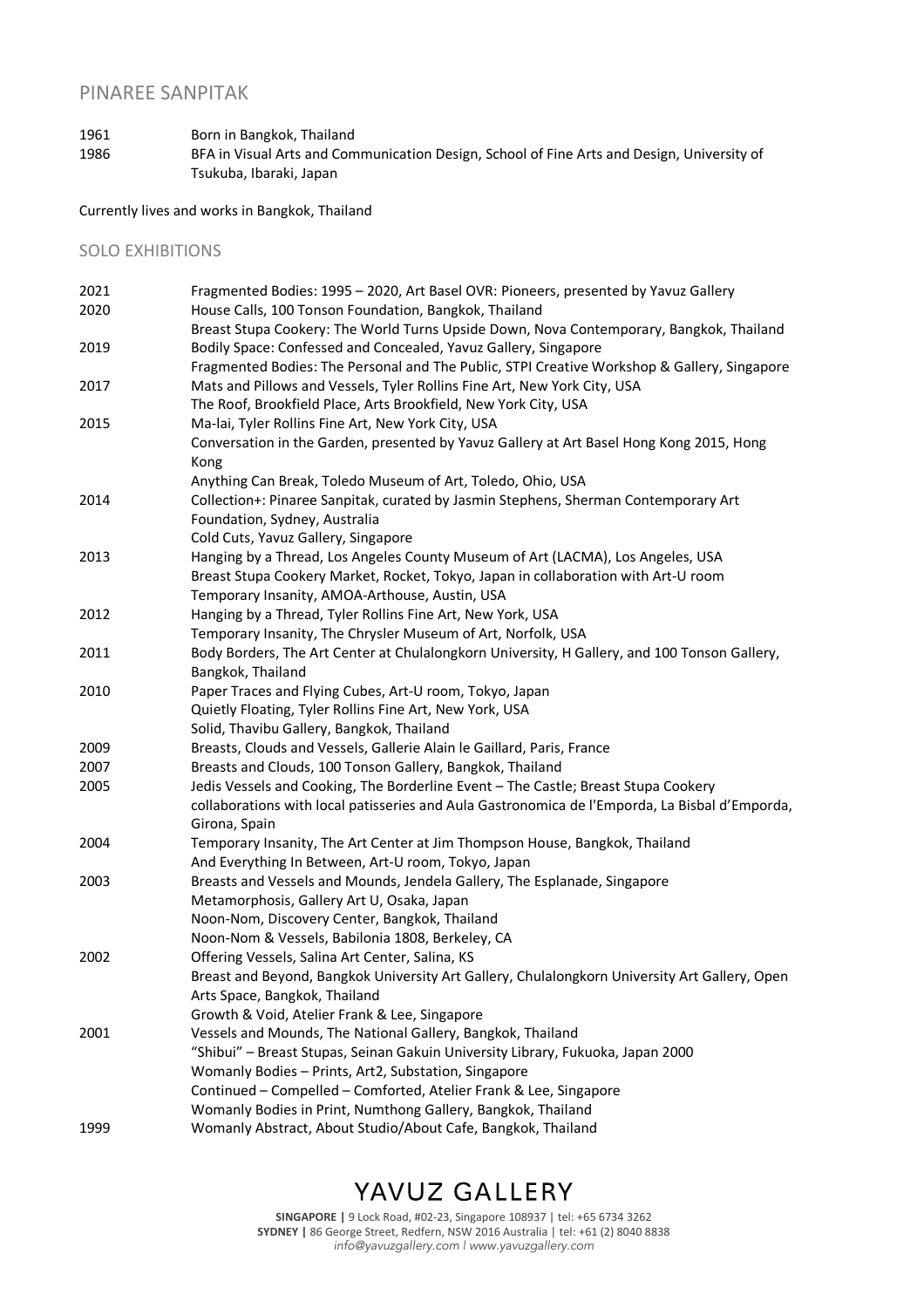- 1997 Eggs, Breasts, Bodies, I, Etcetera, The Art Center, Centers of Academic Resources, Chulalongkorn University, Thailand 1994 Breast Works, Silom Art Space, Bangkok, Thailand
- 1993 Mother & Child: A Dialogue, Silom Art Space, Bangkok, Thailand
- 1991 The Cross The Egg The Cow & The Squash, Silom Art Space, Bangkok, Thailand
- 1988 Pinaree Sanpitak: an Exhibition of Photographs, Paintings, and Collages, Central Plaza Hotel, Bangkok, Thailand
- 1987 An Exhibition of Photographs and Collages by Pinaree Sanpitak, Books & Beer, Bangkok, Thailand

### YAVUZ GALLERY

**SINGAPORE |** 9 Lock Road, #02-23, Singapore 108937 | tel: +65 6734 3262 **SYDNEY |** 86 George Street, Redfern, NSW 2016 Australia | tel: +61 (2) 8040 8838 *info@yavuzgallery.com | www.yavuzgallery.com*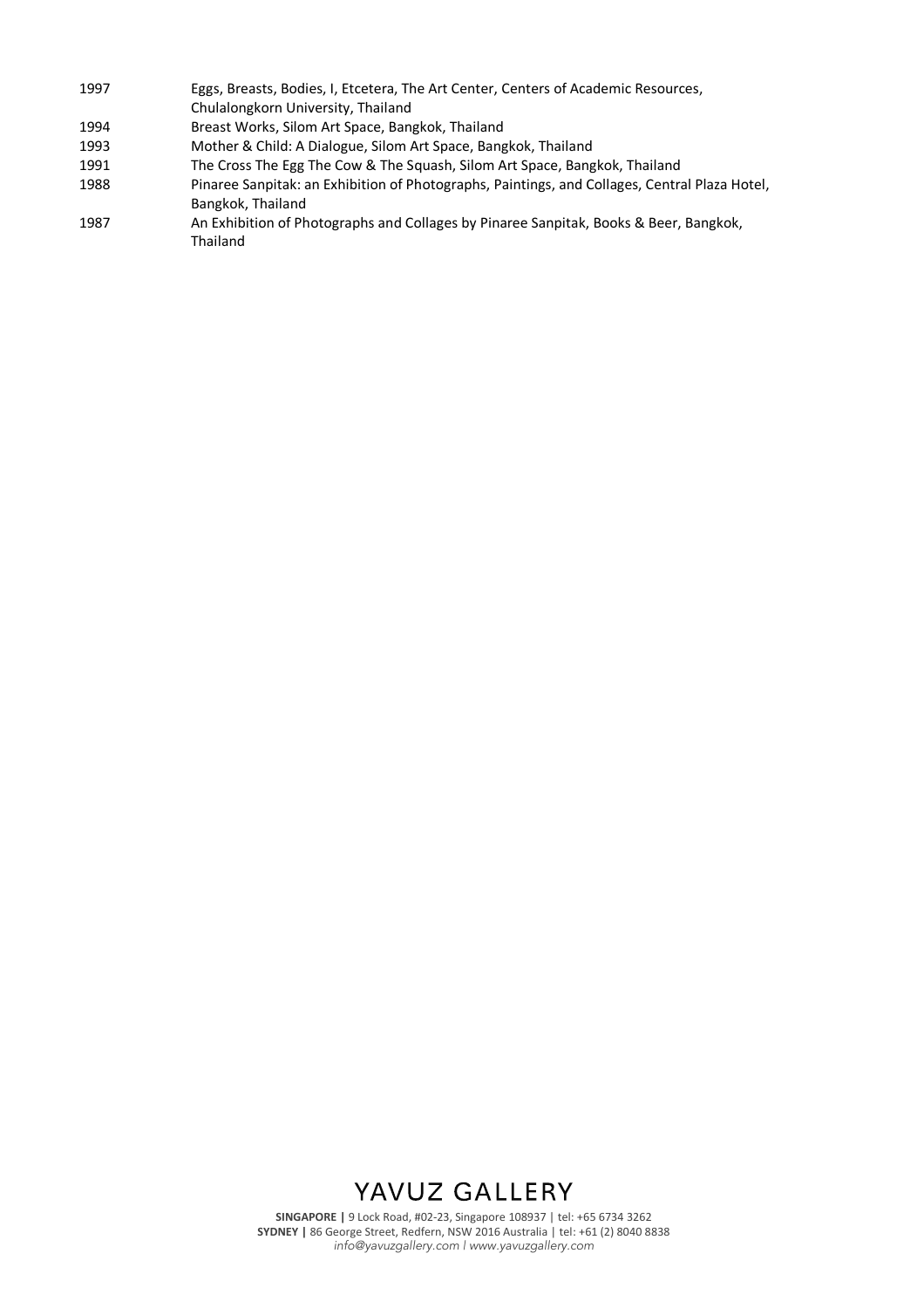### GROUP EXHIBITIONS

| 2022 | The Milk of Dreams, curated by Cecilia Alemani, Venice Biennale, Venice, Italy                                  |
|------|-----------------------------------------------------------------------------------------------------------------|
|      | A Spirit of Gift, A Place of Sharing, Hancock Shaker Village Museum, Hancock/ Pittsfield, Massachusetts,        |
|      | <b>USA</b>                                                                                                      |
|      | Collection 1: Vessels, 21st Century Museum of Contemporary Art, Kanazawa, Japan                                 |
| 2020 | Closer than they appear, Yavuz Gallery, Sydney, Australia                                                       |
|      | She/Her, Nouri/Appetite, Singapore                                                                              |
|      | Turning the Axis of the World, STPI Creative Workshop & Gallery, Singapore                                      |
| 2019 | Still We Rise, curated by Alexie-Glass Kantor, Encounters at Art Basel Hong Kong,                               |
|      | RIFTS: Thai contemporary artistic practices in transition, curated by Chol Janepraphaphan and                   |
|      | Kasamaponn Saengsuratham, Bangkok Art and Culture Centre, Bangkok, Thailand                                     |
|      | Setouchi Triennale 2019, Honjima, Japan                                                                         |
|      |                                                                                                                 |
| 2018 | Disparate Bodies, Yavuz Gallery, Singapore                                                                      |
|      | In the Kingdom, 140th Anniversary of B.Grimm, Bangkok Art and Culture Centre, Bangkok, Thailand                 |
|      | The House is Crumbling, Light to Night Festival, National Gallery Singapore                                     |
| 2017 | Jakarta Biennale, Indonesia                                                                                     |
|      | Problem-Wisdom: Thai Art in the 1990s, Queensland Art Gallery, Gallery of Modern Art, Brisbane,                 |
|      | Australia                                                                                                       |
|      | Sculptured Vol. 1, Yavuz Gallery, Singapore                                                                     |
|      | Converging Voices: Gender and Identity, Hofstra University Museum, Hempstead, NY, USA                           |
|      | Mon Art Du Style, MAIIAM Contemporary Art Museum, Chiang Mai, Thailand                                          |
|      | All Materings Of The Mind: Transcendent Imagery From The Contemporary Collection, The Nasher                    |
|      | Museum, Duke University, Durham, North Carolina, USA                                                            |
|      | Converging Voices: Gender And Indentity, Hofstra University Museum, Hempstead, New York, USA                    |
| 2016 | Farewell: The Art Center's Acknowledgments 1995-2016, The Art Center, Chulalongkorn University,                 |
|      | Bangkok, Thailand                                                                                               |
|      | SEA+ Triennale 2016, The National Gallery of Indonesia, Jakarta, Indonesia                                      |
|      | Sugar Spin: You, Me, Art and Everything, Queensland Art Gallery, Gallery of Modern Art, Brisbane,               |
|      | Australia                                                                                                       |
|      | Utopias and Heterotopias: Wuzhen International Contemporary Art Exhibition, Xiushui Corridor Opera              |
|      | Theatre, Wuzhen, China                                                                                          |
| 2015 | First Look: Collecting Contemporary at the Asian, The Asian Art Museum, San Francisco, USA                      |
|      | Open Sea, Musée d'art contemporain de Lyon, Lyon, France                                                        |
| 2014 | INSIGHT: Contemporary Sensory Works, Toledo Museum of Art, Toledo, Ohio, USA                                    |
|      | Sensorium 360°, Singapore Art Museum, Singapore                                                                 |
|      | Rates of Exchange, Uncompared: Contemporary art in Bangkok and Phnom Penh - Breast Stupa                        |
|      | Cookery Project: Ksar Kap Ko Restaurant, Phnom Penh, Cambodia                                                   |
| 2013 | Eternity, Numthong Gallery at Aree, Bangkok, Thailand                                                           |
|      | Female Power, Museum voor Moderne Kunst Arnhem, Arnhem, The Netherlands                                         |
| 2012 | "Anything Can Break", 18 <sup>th</sup> Biennale of Sydney, MCA, Sydney, Australia                               |
|      | Women In-Between: Asian Women Artist 1984-2012, Touring Exhibition 2012-2013, Fukuoka                           |
|      | Asian Art Museum, The Okinawa Prefectural Museum and Art Museum, The Tochigi Prefectural                        |
|      | Museum of Fine Arts, The Mie Prefectural Art Museum, Japan                                                      |
| 2011 | Here / Not Here: Buddha Presence in Eight Recent Works, Asian Art Museum of San Francisco,                      |
|      | San Francisco, USA                                                                                              |
|      | Roundabout, Tel Aviv Museum of Art, Tel Aviv, Israel                                                            |
|      | Negotiating Home, History, and Nation: Two Decades of Contemporary Art in Southeast Asia, 1991-                 |
|      | 2011, Singapore Art Museum, Singapore                                                                           |
|      | Stealing the Senses, Govett-Brewster Art Gallery, New Plymouth, New Zealand                                     |
| 2010 |                                                                                                                 |
|      | In Print: Charles Darwin University Art Collection, Charles Darwin University Art Gallery, Darwin,<br>Australia |
|      |                                                                                                                 |
|      | Scarecrow, Saen Doi resort, Chiang Mai, Thailand                                                                |
|      | Roundabout, City Gallery Wellington, Wellington, New Zealand                                                    |
|      | THAI-YO, Bangkok Art and Culture Center, Bangkok, Thailand                                                      |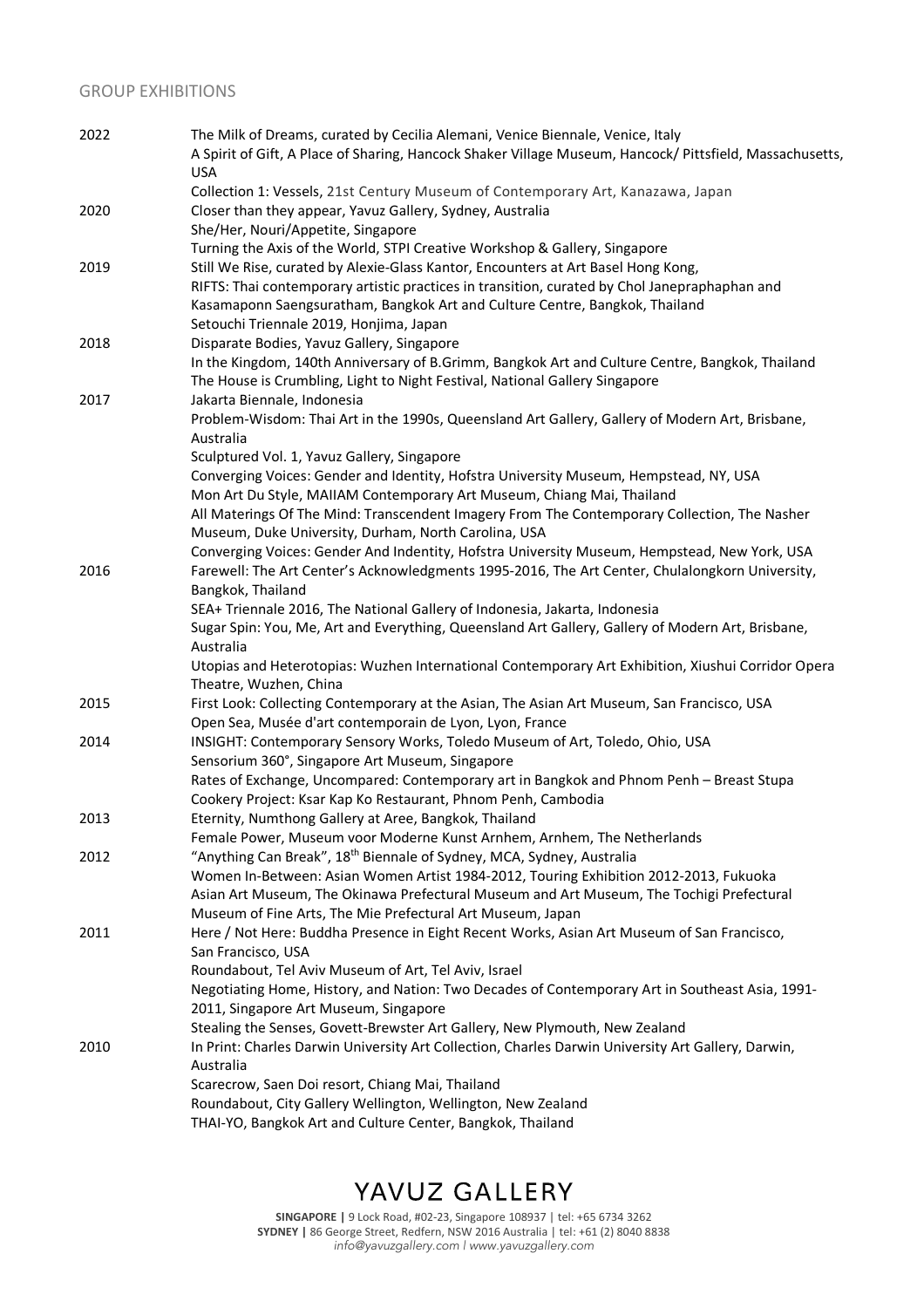| 2009 | Emotional Drawings, SOMA Museum of Art, Seoul, Korea                                                       |
|------|------------------------------------------------------------------------------------------------------------|
|      | Breast Stupa Cookery with Bo.Lan Restaurant, Bangkok, Thailand- March 26-27-28, 2009                       |
|      | Incheon Women Artists' Biennale, Incheon Art Platform, Incheon, Korea                                      |
|      | Virtues of the Kingdom, Bangkok Art and Culture Center, Bangkok, Thailand                                  |
| 2008 | From Surface to Origin, Gallery Soul Flower, Bangkok, Thailand                                             |
|      | Ethics of Encounters, Gallery Soul Flower, Bangkok, Thailand                                               |
|      | Emotional Drawings, Museum of Modern Art Tokyo, Museum of Modern Art Kyoto, Japan                          |
|      | "Expenditure" Busan Biennale 2008, Museum of Modern Art Busan, South Korea                                 |
|      | Traces of Siamese Smile: Art+Faith+Politics+Love, Bangkok Art and Culture Center, Bangkok,<br>Thailand     |
|      | Breast Stupa Cookery with Higashiya and Le Bain, Le Bain, Tokyo, Japan                                     |
| 2007 | Breast Stupa Cookery / In conjunction with The Place & The Plate / La Fete 2007, Saladaeng                 |
|      | Café, Thompson Bar & Restaurant, Bangkok, Thailand                                                         |
|      | Talk About Love, Bangkok University Gallery, Bangkok, Thailand                                             |
|      | Thai Contemporary: Charm and Chasm                                                                         |
|      | Tang Contemporary Art Beijing, Beijing, China                                                              |
|      | Nuit Blanche Brussels 2007, Hotel de Ville, Brussels, Belgium                                              |
| 2006 | Artery, The Gallery and Concourse, Singapore Management University, Singapore                              |
|      | Breast Stupa Cookery / Artery Exhibition Opening, SMU Singapore Management University,                     |
|      | Singapore                                                                                                  |
|      | Tout â Fait Thaï : Thai Art Festival Paris 2006, Mairie du 6 e, St. Sulpice, Paris, France                 |
|      | Breast Stupa Cookery / Soi Projecy / Thai Art Festival Paris, Mairie du 6 e, St. Sulpice and               |
|      | Restuarant Le Trois, Paris, France                                                                         |
|      | Little More Sweet Not Too Sour, 100 Tonson Gallery, Bangkok, Thailand                                      |
|      | Pink Bras Alert! / Breast Stupa Cookery, Charity in an A-B-C Cup - Fundraising campaign for                |
|      | The Queen's Sirikit Centre for Breast Cancer, Bangkok, Thailand, The Sukhothai Hotel Ballroom,             |
|      | Bangkok, Thailand                                                                                          |
| 2005 | Thai Festival, Auditorium Parco Della Musica, Rome, Italy                                                  |
|      | 600 Images / 60 Artists / 6 Curators / 6 Cities, Bangkok / Berlin / London / Los Angeles / Manila /        |
|      | Saigon                                                                                                     |
|      | Breast Stupa Cookery / SOI PROJECT-YOKOHAMA TRIENNALE, Press Conference, Jim                               |
|      | Thompson House, Bangkok, Thailand                                                                          |
|      | Soi Project / Yokohama Triennale 2005, Yokohama, Japan                                                     |
|      | Pic-Nic in the Room, Collaboration with Dutch designers: Anthony, Kleinepier & TTTVO, Art-U                |
|      | room, Tokyo, Japan                                                                                         |
|      | Breast Stupa Cookery / Pic-Nic in the Room, Jardin de Bagatelle, Kawazu / Urasenke Tea                     |
|      | Ceremony / Art-U room. Tokvo. Japan                                                                        |
|      | Breast Stupa Cookery / Lotus Arts de Vivre - WPO Offsite Event, Oriental Hotel, Bangkok,                   |
| 2003 | Thailand<br>Next Move - Contemporary Art from Thailand, Earl Lu Gallery, La Salle-SIA College of the Arts, |
|      | Singapore                                                                                                  |
|      | The Spirit of Asian Contemporary Art, University Library Gallery, California State University,             |
|      | Sacramento, USA                                                                                            |
| 2002 | 36 Ideas from Asia - Contemporary South-East Asian Art, Singapore Art Museum European                      |
|      | <b>Touring Exhibition</b>                                                                                  |
|      | The 2 <sup>nd</sup> Fukuoka Asian Art Triennale 2002, Fukuoka Asian Art Museum, Fukuoka, Japan             |
|      | The 2 <sup>nd</sup> Women's Art Festival, East Asian Women and Herstories, Women's History Exhibition      |
|      | Hall, Seoul Women's Community Center, Seoul, South Korea                                                   |
| 2001 | A Shriek from an Invisible Box, The Meguro Museum, Tokyo, Japan                                            |
|      | AsiaArt 2001/Labyrinths - Asian Contemporary Art - Biennale d'Arte Contemporanea,                          |
|      | Contemporary Art Museum of Genoa, Italy                                                                    |
| 2000 | Global Scents of Thailand, Edsvik Konst & Kultur, Solentuna, Sweden                                        |
|      | Euro Visions, Art Gallery of the Faculty of Painting, Sculpture and Graphic<br>Arts, Silpakorn             |
|      | University, Bangkok, Thailand                                                                              |
|      | Les Semiophores, Collaboration project on the facade of The Town Hall, Lyon, France, $7 - 10$ ,            |
|      | December, 2000. A proposal by Philippe Moullion of LABORATOIRE, Grenoble, France                           |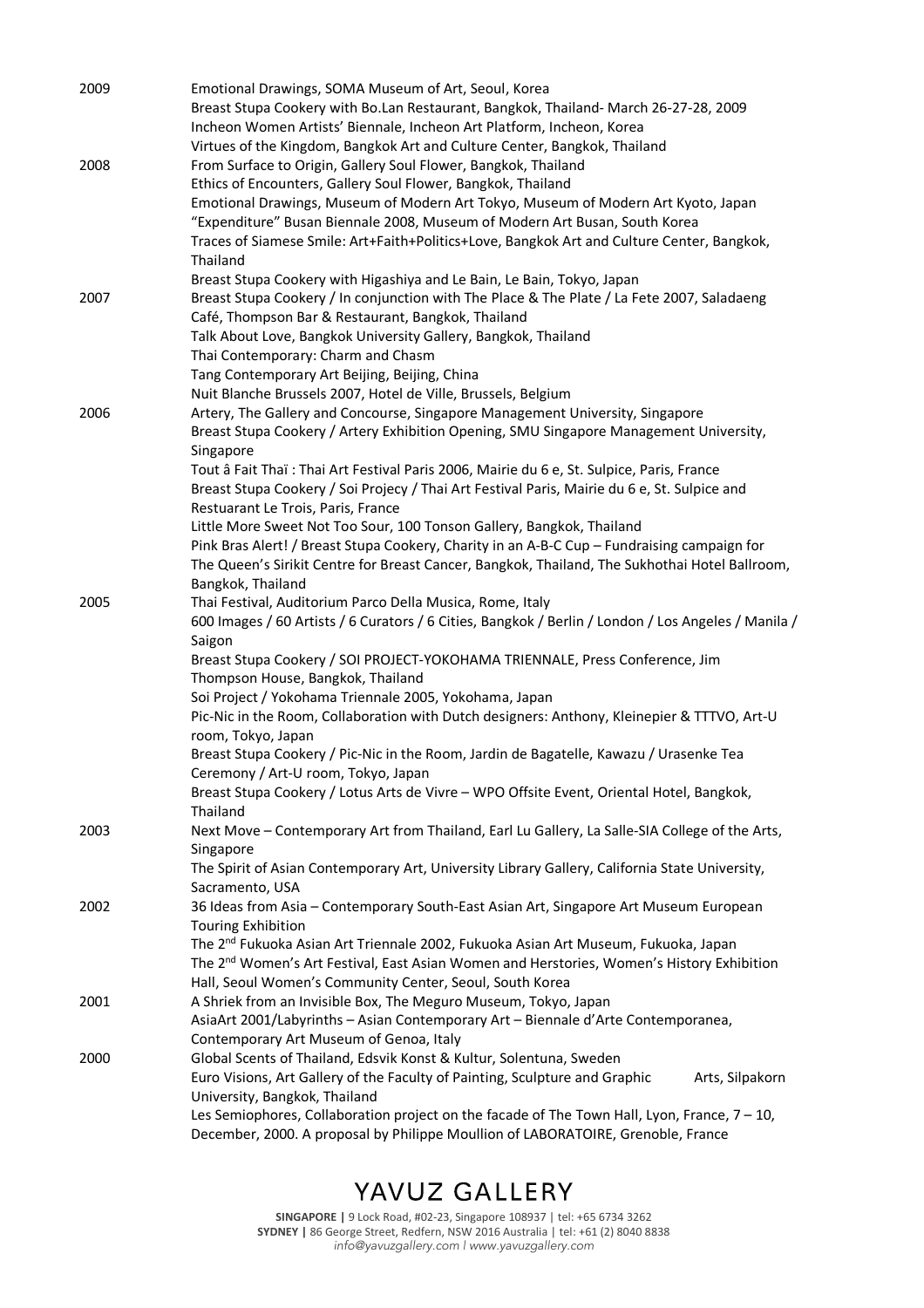| 1999 | Women Imaging Women: Home, Body, Memory, Main Gallery, Cultural Center of the Philippines<br>(CCP), Manila, The Philippines                                                                                             |
|------|-------------------------------------------------------------------------------------------------------------------------------------------------------------------------------------------------------------------------|
|      | Alter Ego - Thai - EU Contemporary Art Project, Art Gallery of the Faculty of Painting, Sculpture<br>and Graphic Arts, Silpakorn University, Bangkok,<br>Thailand<br>Womanifesto 2, Saranrom Park, Bangkok, Thailand    |
|      | Festival der Geister / Asian Spirit and Ghost Festival, Kunsthaus Tacheles, Berlin, Germany<br>"Beyond the Future" The Third Asia-Pacific Triennial of Contemporary Art, Queensland Art<br>Gallery, Brisbane, Australia |
| 1998 | Bangkok Art Project 1998, Ratanakosin Island, Bangkok, Thailand                                                                                                                                                         |
| 1997 | Womanifesto, Baan Chao Phraya & Concrete House, Bangkok, Thailand                                                                                                                                                       |
|      | Glimpses into the Future: Art in Southeast Asia 1997, Museum of Contemporary Art, Tokyo,<br>Hiroshima City Museum of Contemporary Art, Japan                                                                            |
| 1996 | The Spiritual and the Social, Queensland Art Gallery, Brisbane, Australia                                                                                                                                               |
|      | Doris Hinzen-Roehrig, Pinaree Sanpitak, Judy Watson: Paintings, The National Gallery, Chao Fa<br>Rd., Bangkok, Thailand                                                                                                 |
|      | Huay Khwang Maga-City Project, Demolition site, Rachadaphisek Rd., Bangkok, Thailand                                                                                                                                    |
| 1995 | Kradaad: Contemporary Thai Works on Paper, Texas Tech University, Department of Art,<br>Texas, USA Touring Exhibition                                                                                                   |
|      | Weather Report, A touring group project initiated by Rienke Enghardt.                                                                                                                                                   |
| 1994 | Herstories, Dialogue Gallery, Bangkok, Thailand                                                                                                                                                                         |
| 1993 | Confess and Conceal, 11 insights from contemporary Australia and Southeast Asia, AGWA Art<br>Gallery of Western Australia, Perth and toured in Southeast Asia                                                           |
|      | Shutter Talk, Dialogue Gallery, Bangkok, Thailand                                                                                                                                                                       |
| 1992 | Small Works by 56 Thai Artists, Silom Art Space, Bangkok, Thailand                                                                                                                                                      |
|      | Through Her Eyes: An Exhibition by 6 Women Artists, Dialogue Gallery, Bangkok, Thailand                                                                                                                                 |
| 1991 | Art and Environment, The Gallery of the Faculty of Painting, Sculpture and Graphic Arts,<br>Silpakorn University, Bangkok, Thailand                                                                                     |
|      | Recent Works by Chatchai Puipia & Pinaree Sanpitak, The National Gallery, Bangkok, Thailand                                                                                                                             |
| 1990 | Artists for AIDS: Artists for People with AIDS, Lumpini Park, Bangkok, Thailand                                                                                                                                         |
| 1989 | Metro Mania: ARX 1989 Australia and Regions Artists' Exchange, PICA, Perth, Western Australia                                                                                                                           |
| 1986 | Via Tsukuba (3), AXIS Gallery, Roppongi, Tokyo, Japan                                                                                                                                                                   |

AWARDS

2007 Silpatorn Awards 2007

### MONOGRAPH

2021 Pinaree Sanpitak 1985 – 2020

### RESIDENCIES

| 2018 | STPI Creative Workshop & Gallery, Singapore                                                     |
|------|-------------------------------------------------------------------------------------------------|
| 2015 | Guest Artist Pavilion Project (GAPP), Toledo Museum of Art Glass Pavilion, Toledo, Ohio, USA    |
| 2012 | The Glass Studio, The Chrysler Museum of Art, Norfolk, Virginia, USA                            |
| 2009 | Lenzi-Morisot Foundation, Chateau de la Roche Jacquelin, Daumeray, France                       |
| 2008 | Lucas Artists Programs, Montalvo Arts Center, Saratoga, CA, USA                                 |
| 2003 | Pacific Bridge Residency Program, Oakland, CA, USA                                              |
| 2001 | Headlands Center for the Arts, Sausalito, CA, USA                                               |
| 2000 | AFAA: Association Francaise d'Action Artistique, Artist-in-Residence at Cité Internationale des |
|      | Arts, Paris, France                                                                             |
|      | IASPIS : International Artists' Studio Program in Sweden, Stockholm, Sweden                     |
| 1999 | Printmaking Workshop - Northern Editions, Northern Territory University (NTU) Darwin,           |
|      | Australia                                                                                       |